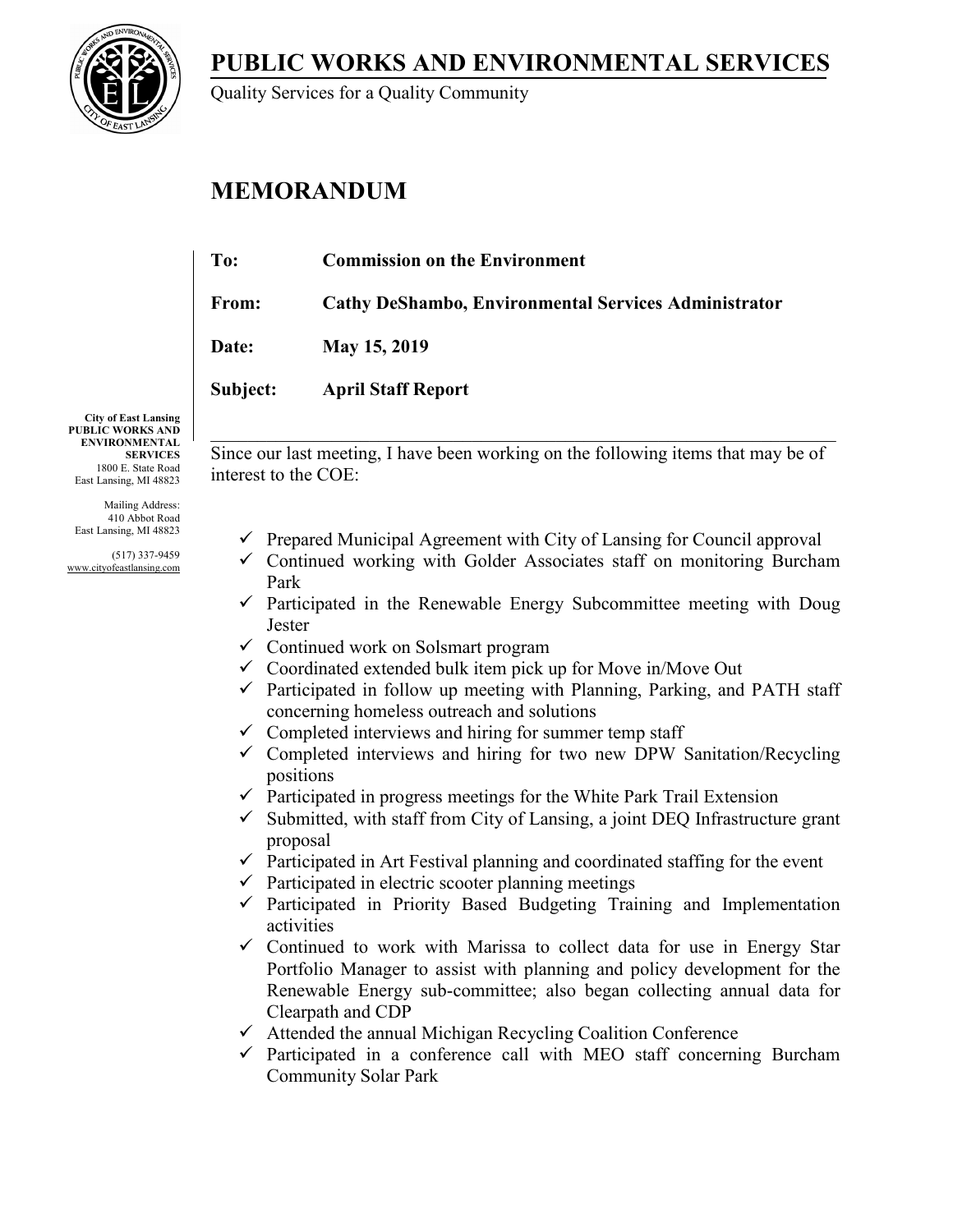# **PUBLIC WORKS AND ENVIRONMENTAL SERVICES**

Quality Services for a Quality Community

- $\checkmark$  Marissa and I continued planning for Recycle! East Lansing coming up June 1st
- $\checkmark$  Participated in several vehicle replacement planning meetings, held one equipment demo, completed orders on several vehicles and continued work on FY 19 replacement

## **Other points of possible interest:**

 Northern Tier Trail Improvements: <https://www.cityofeastlansing.com/1849/Northern-Tier-Trail-Improvements> Stay Connected (All the ways to access news and information about the City of East Lansing): <https://www.cityofeastlansing.com/1897/Stay-Connected> City Center District: <http://www.cityofeastlansing.com/1789/Center-City-District> East Lansing Buzz-Downtown Development News: <https://www.eastlansingbuzz.org/> Lead Service Line Replacement Plan: <https://www.cityofeastlansing.com/CivicAlerts.aspx?AID=830> Income Tax Info: <https://www.cityofeastlansing.com/1812/Income-Tax>